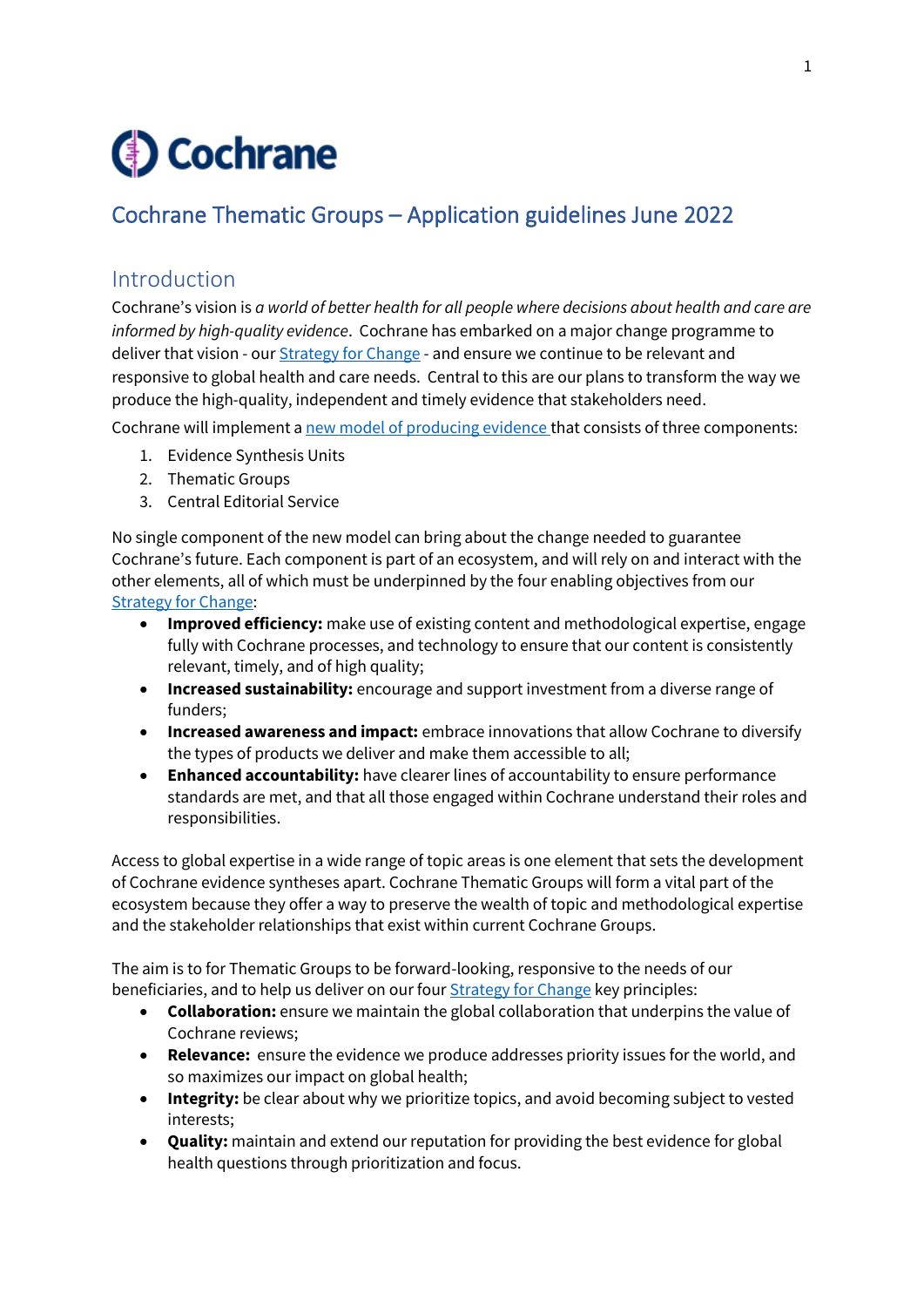While Cochrane is transitioning to the new model, Thematic Groups will be set up for a *maximum of five years*, with an opportunity to review Group performance at the three-year mark.

# Thematic areas

Decisions about the broad thematic areas on which Cochrane should focus on is still being discussed, but we are clear that we need to align Cochrane's global challenges framework with the United Nations (UN) Sustainable Development Goals as much as possible. Initially, we have identified 12 broad topic areas in collaboration with members of Cochrane Editorial Board. These were selected with respect to the UN Sustainable Development Goals (particularly Goal 3 *Good Health and Well-being*), or the World Health Organization (WHO) Burden of Disease, and to maintain expertise in some key areas. These topic areas are:

- Acute and emergency care
- Cancer
- Cardiovascular
- End of life care
- Head and neck
- Health equity
- Health ageing
- Infectious diseases and global emergencies
- Mental health and wellbeing
- Nutrition and physical activities
- Public health and health systems
- Women and children's health

The goal is to set up approximately 20 Thematic Groups on priority topic areas that are relevant to Cochrane's stakeholders. The aim is to complete this process within the next year in collaboration with the Cochrane community.

In the first phase of implementation an **initial cohort of no more than six Thematic Groups** will be selected based on the criteria described below. Applications in any **priority** topic area are welcome. If an application is not in one of the 12 topics areas shown above, please justify how the Thematic Group is aligned with the mission and vision of the organization. A complete list of all priority topic areas will be shared when it is fully defined.

# Benefits and responsibilities

Establishing a Cochrane Thematic Group entails certain key benefits and responsibilities:

# *Benefits*

- The right to operate under the Cochrane global brand
- The potential for the Cochrane Central Executive Team to provide fundraising support once a central fundraising team is in place
- Access to specialist training and development opportunities
- Access to resources to support capacity building, knowledge translation and dissemination activities
- Limited administrative support while the Group is being established.
- For Thematic Groups that choose to develop evidence syntheses: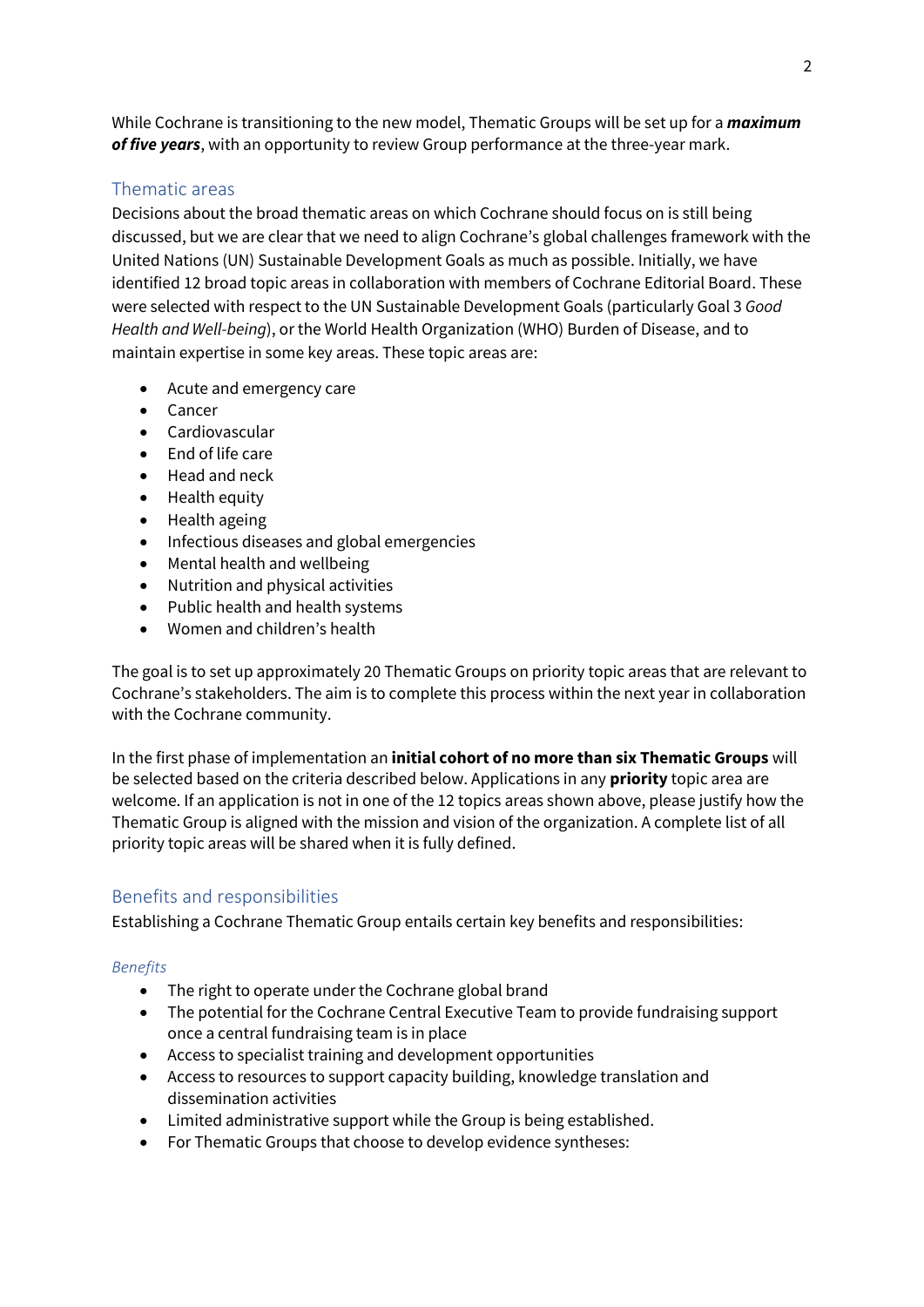- o access to Cochrane's expert Methods community and cutting-edge evidence synthesis methodology innovations;
- o use of integrated systems and platforms designed to support and streamline evidence synthesis (these will evolve and improve to support the new model);
- o access to a Fast Track editorial service for high-priority evidence syntheses;
- $\circ$  a publishing route to the prestigious Cochrane Library; this publication is already 75% open access and will be fully open access by 2025;
- o translation of Plain language summaries into key languages for some reviews.

### *Responsibilities*

- Uphold Cochrane's key principles collaboration, relevance, integrity, and quality in all aspects of Thematic Group management.
- Recruit suitably qualified staff, at a level appropriate to deliver on all objectives, and complete all activities to a high standard.
- Provide topic expertise (clinical and lived experience) to Evidence Synthesis Units and the Central Editorial Service.
- For Thematic Groups that choose to develop evidence syntheses:
	- o use Cochrane's standard authoring tools and processes;
	- o adhere to Cochrane's editorial policies;
	- o submit all manuscripts to Cochrane's Central Editorial Service;
	- $\circ$  use Cochrane's existing infrastructure systems for study identification (e.g., the Cochrane Register of Studies, semi-automation with Cochrane Crowd and machine learning).

# Application guidelines

Applications for Thematic Groups will be considered by the Editor in Chief, and a panel with members drawn from the Editorial Board and externally. All panel members must declare any potential conflicts of interest and the list of panelists will be shared with the Cochrane Future of Evidence Synthesis Oversight Committee (convened on behalf of the Governing Board). Any complaints about the decision-making process will be referred to the Cochrane Future of Evidence Synthesis Oversight Committee.

# **Participants**

Applications to set up a Thematic Group can be made by any current Cochrane members. This includes, but is not limited to, members of Cochrane Review Groups, Fields, Geographic Groups and Methods Groups. Applications based on collaboration between existing Cochrane groups will be particularly welcome.

# Funding

The leaders of Cochrane Thematic Groups will be responsible for identifying suitable funding for their activities and should provide information about potential or confirmed funding options as part of the formal application process. The Cochrane Central Executive Team will aim to provide administrative and fundraising support subject to budget approval and the establishment of a central fundraising team.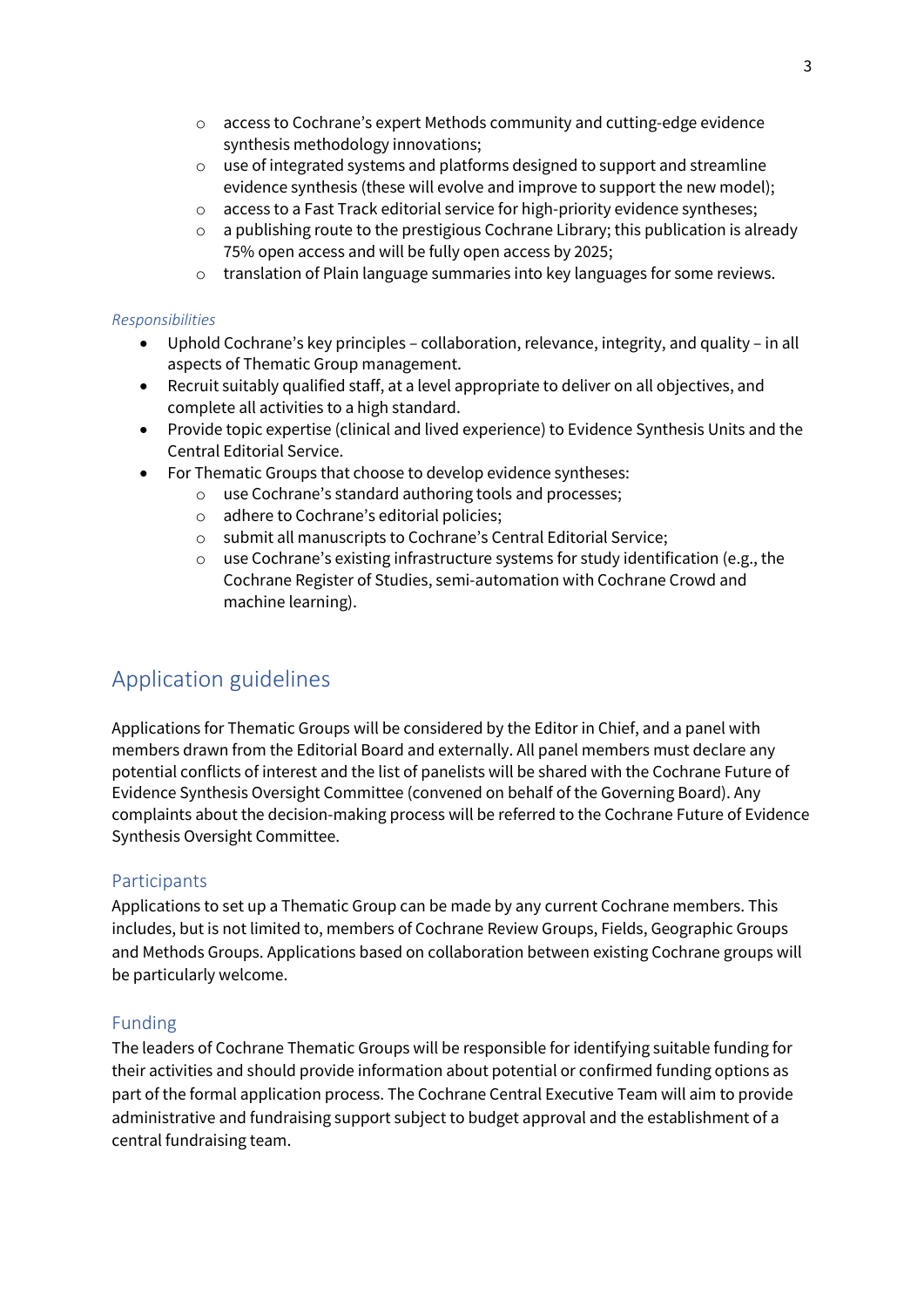### Leadership and governance

Thematic Groups would be responsible for identifying a leader(s) or a leadership team, and for ensuring robust leadership structures are in place, including accountability to the Cochrane Governing Board. Work is underway to establish a formal mechanism to set out responsibilities and accountabilities for each Thematic Group and the central team.

The Thematic Group leader(s) must ensure overall capacity and ability to recruit, supervise and direct resources in a way that supports their activities, to ensure that the group functions as a single unit and creates strategic partnerships with other Cochrane Groups (Fields, Geographic Groups, Methods Groups, etc.). Applications should also address the issues of rotational leadership and succession planning, where appropriate.

### Application process and criteria

An application template is available on the **Future of Evidence Synthesis webpage**. This template should be completed and uploaded using an online submission form, available on the same webpage. Further information about timelines is shown below.

Thematic Groups will have core (mandatory) activities that they will be required to undertake and may also wish to undertake other highly desirable activities (Table 1).

#### Table 1. List of activities for Thematic Groups

| <b>Activity</b>                                                                                                 | <b>Mandatory</b> | <b>Highly</b><br>desirable |
|-----------------------------------------------------------------------------------------------------------------|------------------|----------------------------|
| Contribute leadership and content expertise to identify<br>priorities for producing Cochrane evidence synthesis |                  |                            |
| Provide editors and peer reviewers with relevant content<br>expertise to the Central Editorial Service          | ✓                |                            |
| Provide content expertise to support the work of the Evidence<br><b>Synthesis Units</b>                         | ✓                |                            |
| Disseminate Cochrane evidence within a specific health and care<br>topic area                                   | ✓                |                            |
| Engage with patients and beneficiaries within a specific health<br>and care topic area                          | ✓                |                            |
| Develop evidence syntheses and submit manuscripts directly to<br>the Central Editorial Service                  |                  | ✓                          |
| Build evidence synthesis skills and capacity in both high- and<br>low-and-middle-income countries               |                  | $\checkmark$               |
| Undertake knowledge translation activities                                                                      |                  | ✓                          |
| Undertake CENTRAL trial identification and enrichment<br>activities                                             |                  |                            |

#### Selection criteria

#### *Strategic rationale*

- Why it is important to establish a Thematic Group in this area how it addresses key global health challenges (with reference to, e.g., Sustainable Development Goals, Burden of Disease areas, leading causes of preventable deaths etc.)?
- How will the Thematic Group help Cochrane to meet its enabling objectives (efficiency, sustainability, awareness and impact, and accountability)?